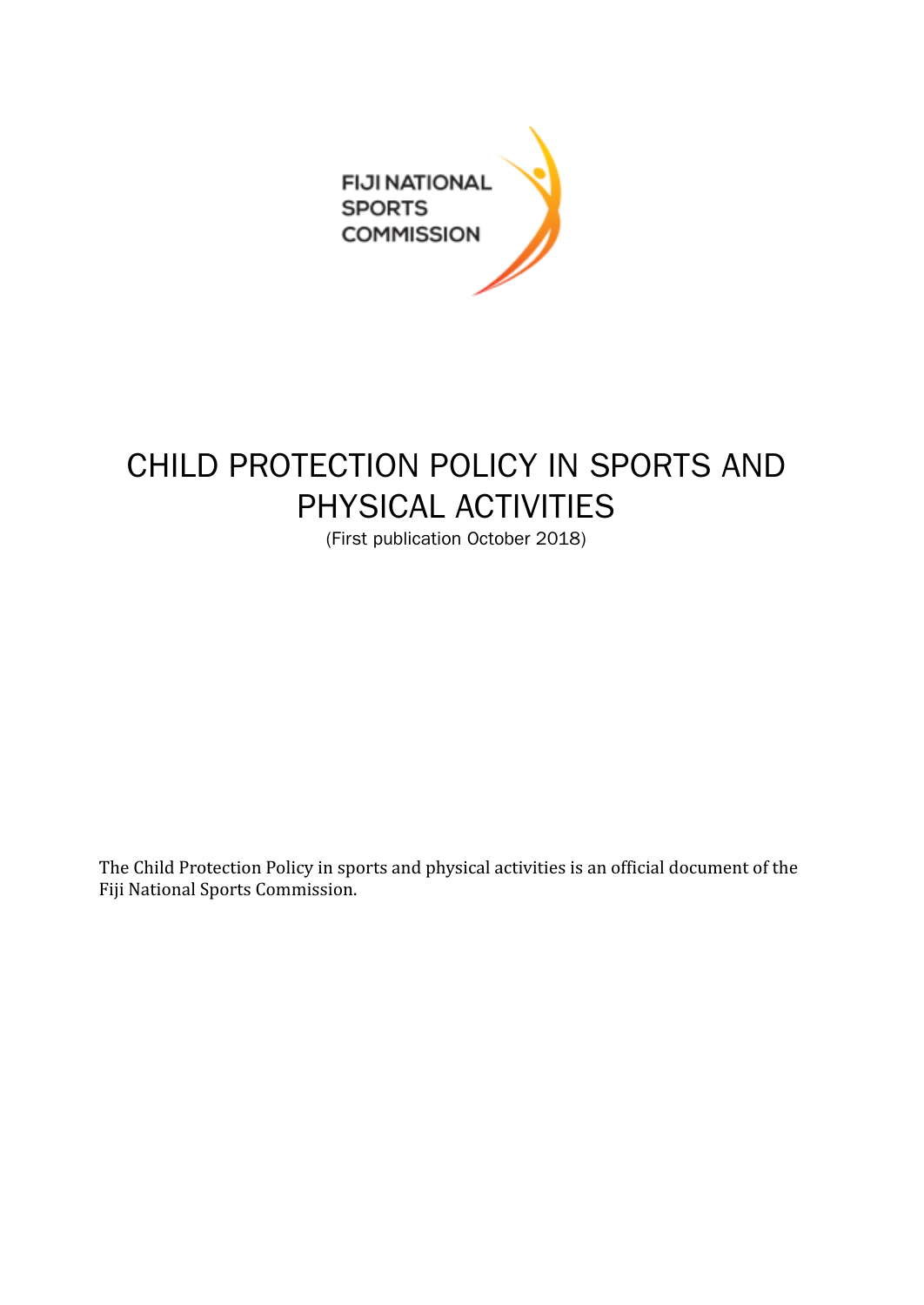# Table of Contents

| 1. | Preamble<br>3                                          |                                                                                                        |    |  |  |
|----|--------------------------------------------------------|--------------------------------------------------------------------------------------------------------|----|--|--|
| 2. | Policy                                                 |                                                                                                        |    |  |  |
| 3. | <b>Child Safe Recruitment and Screening Procedures</b> |                                                                                                        |    |  |  |
| 4. | <b>Child Protection Training</b>                       |                                                                                                        |    |  |  |
| 5. | <b>Child Protection Code of Behaviour</b>              |                                                                                                        |    |  |  |
| 6. | Appropriate use of Child images & Personal Information |                                                                                                        |    |  |  |
| 7. | <b>Systems</b>                                         | Appropriate Use of FNSC Provided Information & Communication (ICT)                                     | 7  |  |  |
| 8. | <b>Risk Assessments</b><br>7                           |                                                                                                        |    |  |  |
| 9. | <b>Obligations of Partner Organisations</b><br>7       |                                                                                                        |    |  |  |
|    | 10. REPORTING<br>7                                     |                                                                                                        |    |  |  |
|    | 10.1                                                   | <b>Designated Child Protection Officers</b>                                                            | 7  |  |  |
|    | 10.2                                                   | Procedure                                                                                              | 8  |  |  |
|    | 10.3                                                   | Investigations                                                                                         | 9  |  |  |
|    | 10.4                                                   | <b>Consequences of Misconduct</b>                                                                      | 9  |  |  |
|    | 10.5                                                   | Confidentiality                                                                                        | 9  |  |  |
|    | 10.6                                                   | Compliance                                                                                             | 9  |  |  |
|    | 10.7                                                   | <b>Review</b>                                                                                          | 10 |  |  |
|    | <b>Terms &amp; Definitions</b>                         |                                                                                                        |    |  |  |
|    | A FORM                                                 |                                                                                                        |    |  |  |
|    | <b>Child Protection Code of Behaviour</b>              |                                                                                                        |    |  |  |
|    |                                                        | When photographing or filming a child or using children's images for<br>work-related purposes, I must: | 13 |  |  |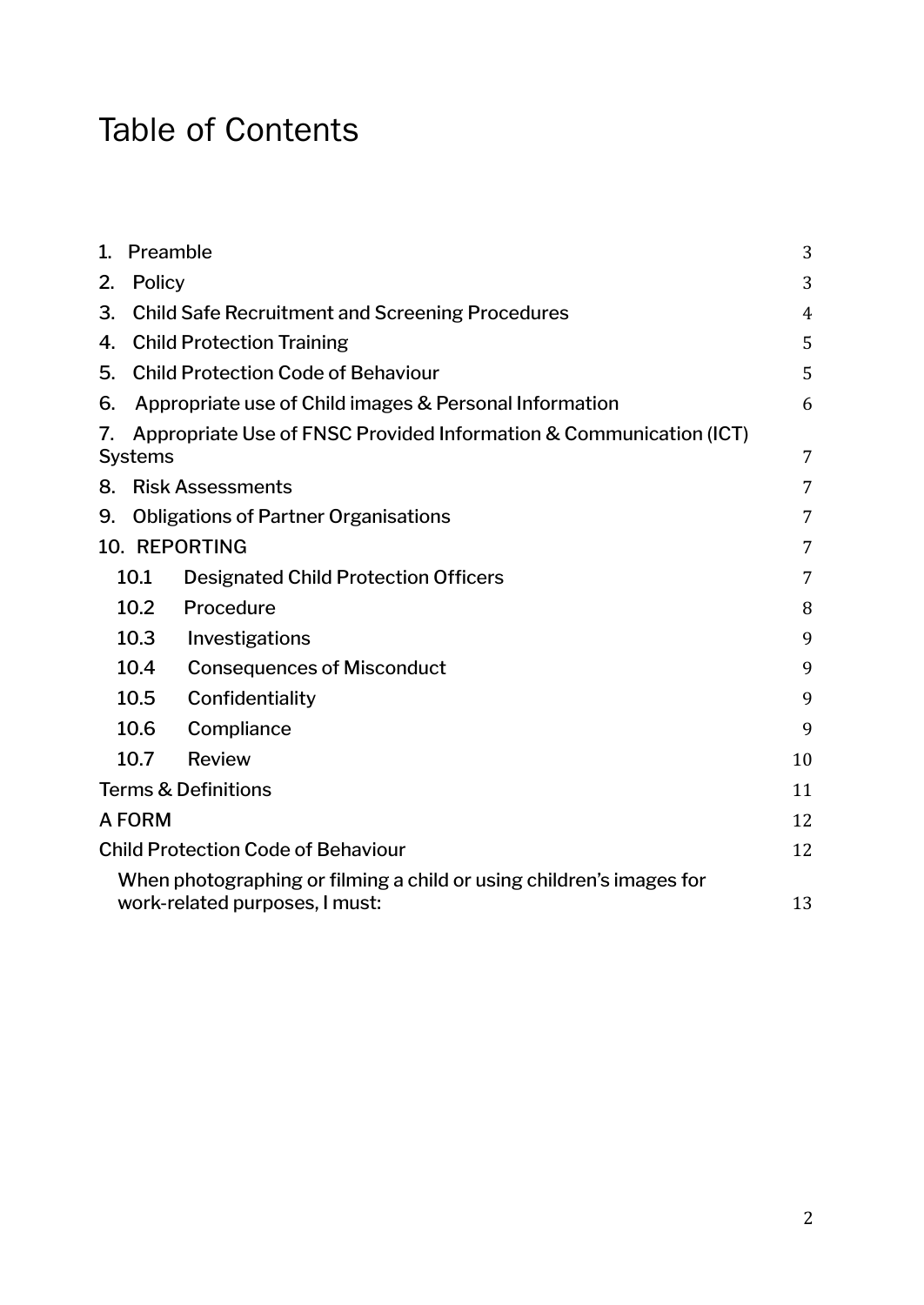### <span id="page-2-0"></span>1. Preamble

- 1.1 This policy is guided by the Conventions on the Rights of the Child (CRC) given that sport and physical activities is played in all age groups. The policy protects all children under the age of 18 years to receive the necessary sports and physical activities in sports programmes. It allows them to appropriately participate in activities that support in the physical development and sporting skills in a safe and protective environment.
- 1.2 This policy is guided by the Ministry of Women, Children Poverty Alleviation, Fiji given that there is a zero tolerance rate for child exploitation and abuse and expects their stakeholders and partners meet these expectations. This aligns to the expected United Nations Convention on the Rights of the Child to which Fiji is a signatory.
- 1.3 This policy is to provide a safe environment in sports and physical activities for children and everyone that is free from harassment, discrimination and abuse, and promote respectful and positive behaviour and values

The key objectives are listed to as follows:

- 1.3.1 Fiji National Sports Commission's commitment to safeguarding the wellbeing of children in the delivery of its sports activities.
- 1.3.2 Child protection is shared responsibility at both individual and organisation levels, including people appointed to the Board, FNSC Staffs, Resources Personal (National Sporting Organisation/ Federations development, officers), and community members that are involved with the commission, stakeholders, partners and visiting athletes.
- 1.3.4 The wellbeing and welfare of children should dependably be the superseding consideration in meeting the necessities of the policy and its usage. Where there is an irreconcilable situation the necessities of the children should dependably be foremost.

#### <span id="page-2-1"></span>2. Policy

*2.1 Policy Objective*

The Fiji National Sports Commission Child Protection Policy in Sports and Physical activities will assist everyone to understand the role they play in providing a safe, fair and inclusive environment for children, maintain a positive work place for staff and volunteers and enable children to develop, socialise and actively participate in Sports.

*2.2 Policy direction Application*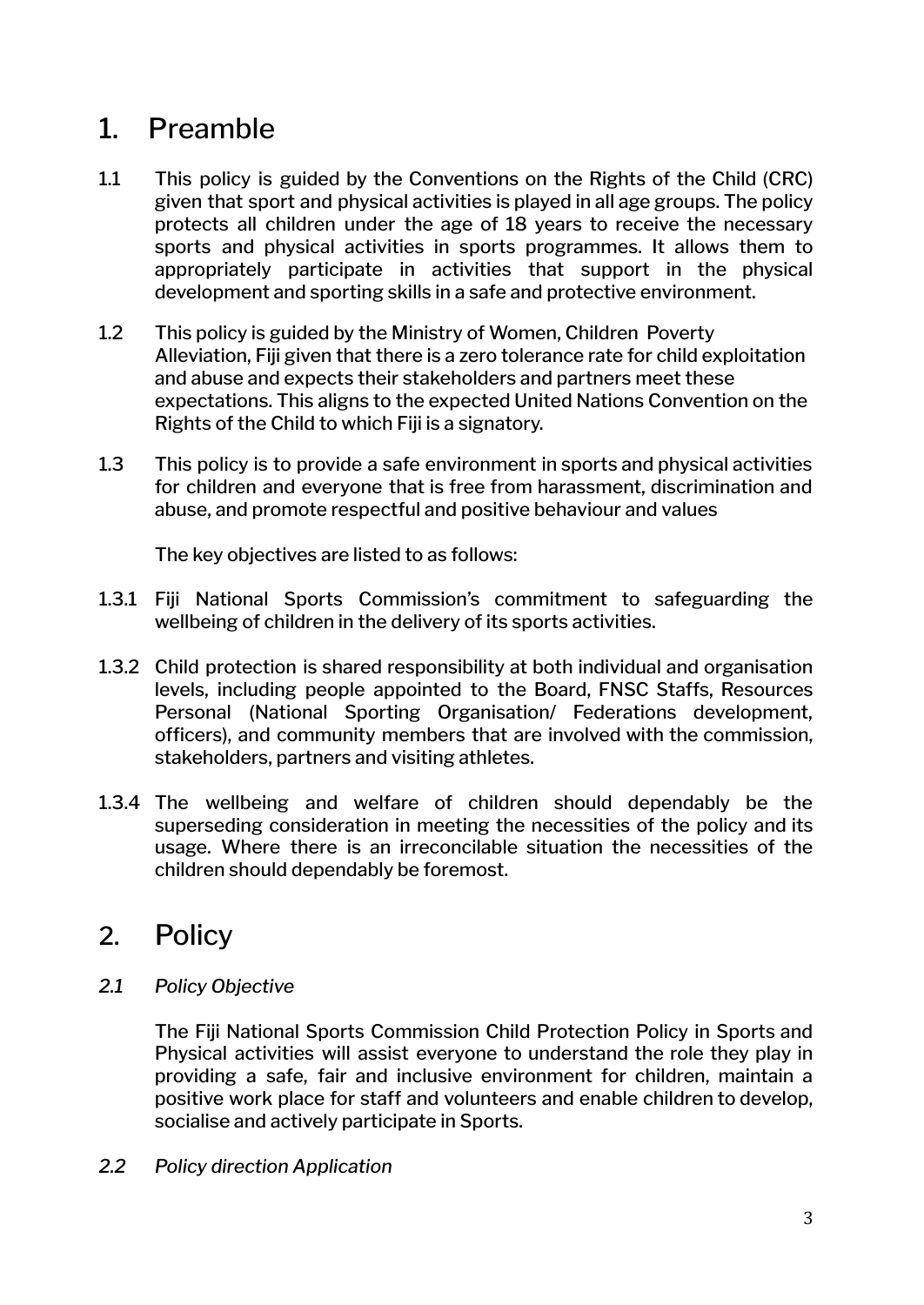- 2.2.1 Are watchful to any potential dangers to children and find a way to limit such dangers;
- 2.2.2 Understand FNSC Child Protection Code of conduct which traces the standard of conduct in regards to all associations with children;
- 2.2.3 Are educated of the reporting procedure to take after when concerns, grievances or charges in regards to the security of children emerge; and
- 2.2.4 Respond to concerns, protestations or charges of mishandle in a capable and opportune way
- 2.2.5 The Fiji National Sports Commission Child Protection Policy, hereafter known as the 'Policy', provides a Code of Behaviour forming the basis of appropriate and ethical conduct which everyone must abide by.
- 2.2.6 This Policy applies to the following people: People appointed to the Fiji National Sports Commission Board; FNSC Staffs; Resources Personal (NSO Development officers); Community Members that involve with the Commission; Partners; Visiting Athletes.

#### <span id="page-3-0"></span>3. Child Safe Recruitment and Screening Procedures

#### *3.1 Policy Objective*

Fiji National Sports Commission is focused on executing stringent enlistment and determination procedures to guarantee that inappropriate people are not utilized by the commission.

- *3.2 Policy direction application*
- 3.2.1 A criminal record check will be done before engagement. Alternatively, a Statutory Declaration will be signed if a reliable criminal record check is not immediately available. The criminal record check and Statutory Declaration will be kept on file.
- 3.2.2 At least 2 verbal referee checks will be conducted and documented. Referees will be asked about the applicant's suitability for the role to work with children and/or to have regular unsupervised contact with children
- 3.2.3 Targeted interview questions regarding the applicant's prior work with children; a documented record will be kept of this discussion.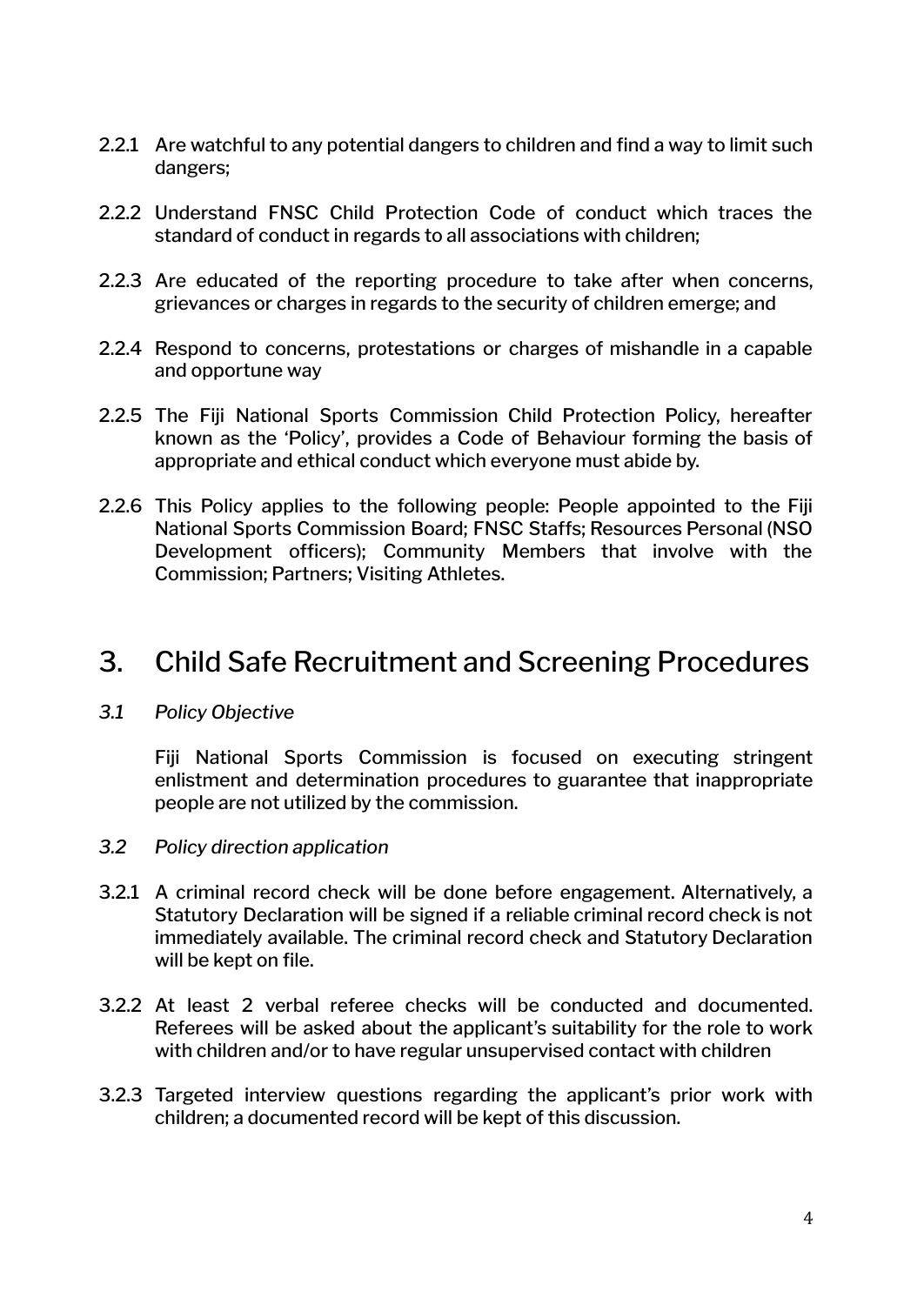- 3.2.4 An interview plan that incorporates behavioural-based questions. The behavioural-based questions to be asked will be taken from the list below:
	- Have you worked/volunteered with children in a similar position before? What did you like about it? What did you find difficult?
	- How have you handled children who did not want to participate in an activity?
	- Do you mind being supervised?
	- What motivates you/why do you want to work with children in this program?
	- Provide me with 3 examples of how to work safely with children.
	- What do you think makes a good community leader or role model for children and young people?
	- How would you handle children who were not listening to your instructions?
	- How would you create a child safe and friendly space for children to play sport?
- 3.3.1 FNSC maintains a commitment that the organisation will not permit any individual to work with children if they are deemed to pose an unacceptable risk to the safety and well-being of children. FNSC will not employ any individual with a criminal conviction related to children or offences related to their prospective position.

### <span id="page-4-0"></span>4. Child Protection Training

- 4.1. All Fiji National Sports Commission Employees, people appointed to Boards, Resources Personal (NSO development, officers), and Community Members that involve with the Commission, Partners and Visiting Athletes will receive standard training on child protection issues and on their commitments under this policy.
- 4.2 Preparing for the previously mentioned people will be incorporated amid their FNSC acceptance.
- 4.2.1 Refresher guidance on children protection issues will likewise be given to the previously mentioned individual yearly.
- 4.2.2 For those people with specific obligations under the policy (e.g. Child Protection Officers) additional training and opportunities to routinely refresh their aptitudes and knowledge in this area will be given as proper.
- 4.2.3 We will keep a record of the agenda for the instructional course, duplicate of the materials utilized and participation recorded.
- <span id="page-4-1"></span>5. Child Protection Code of Behaviour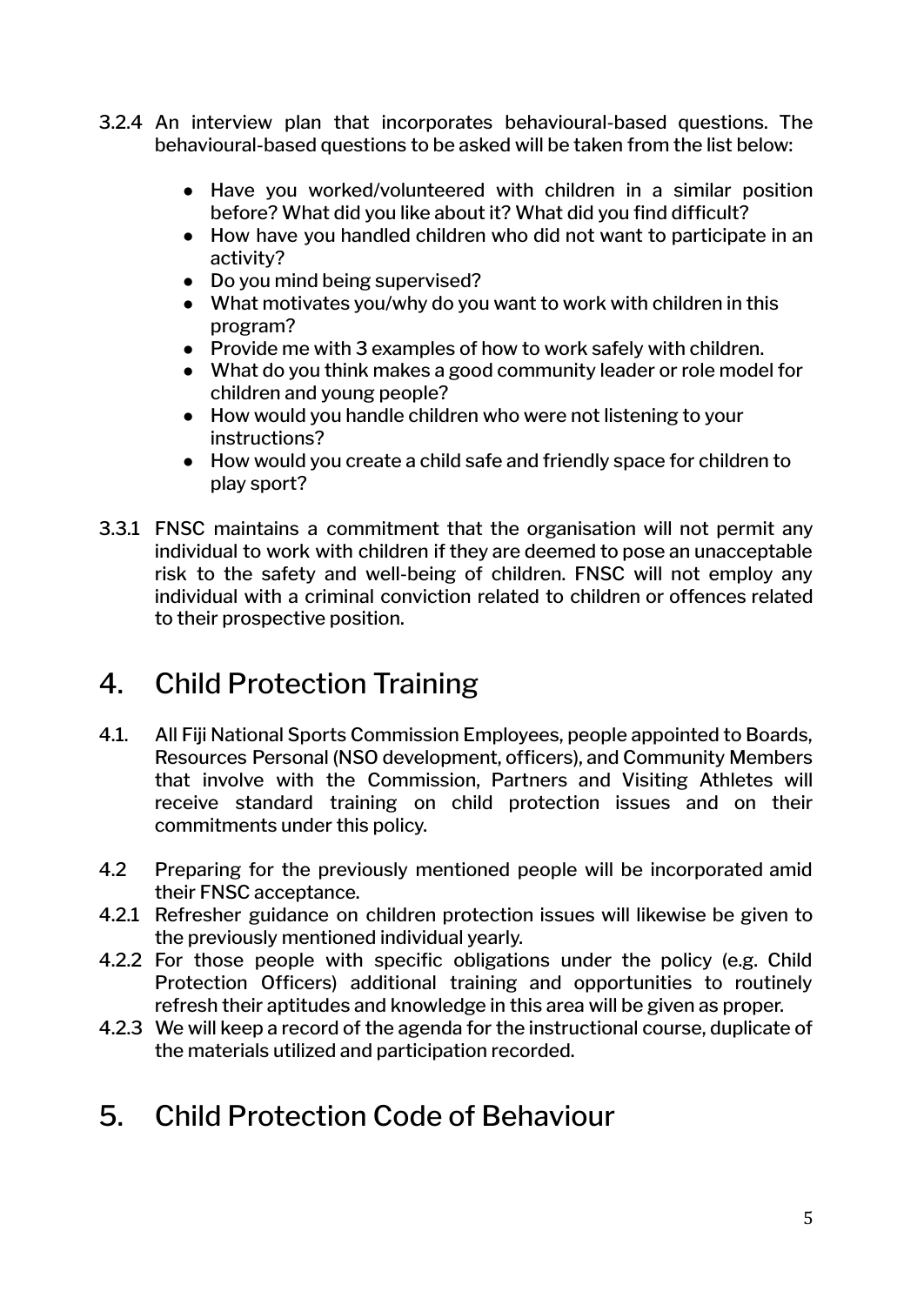- 5.1 Individuals who are engaged for the purposes of assisting FNSC to deliver any of its programs will be requested to sign a FNSC Child Protection Code of Behaviour.
- 5.2 The Child Protection Code of Behaviour will form part of all the contracts.
- 5.3 Employment contracts include provisions for FNSC to dismiss or transfer staff.

#### <span id="page-5-0"></span>6. Appropriate use of Child images & Personal Information

*6.1. Policy Objective*

FNSC superseding standard is to keep up regard and poise in the depiction of children, families and communities. Pictures, images or different resemblances of children and additionally data identified with children must not trade off their care and protection. Least necessities include:

- *6.2. Policy direction application*
- 6.2.1 Assess and endeavour to comply with local traditions or restrictions for reproducing personal images before photographing or filming a child
- 6.2.2 Obtain informed consent from the child and parent or guardian of the child before photographing or filming a child. As part of this I must explain how the photograph or film will be used
- 6.2.3 Ensure photographs, films, videos and DVDs present children in a dignified and respectful manner and not in a vulnerable or submissive manner. Children should be adequately clothed and not in poses that could be seen as sexually suggestive
- 6.2.4 Ensure images are honest representations of the context and the facts
- 6.2.5 Ensure file labels, Meta data or text descriptions do not reveal identifying information about a child when sending images electronically or publishing images in any form.
- 6.2.6 Understand that the onus is on me, as a person associated with the Fiji National Sports Commission to use common sense and avoid actions or behaviours that could be construed as child exploitation and abuse.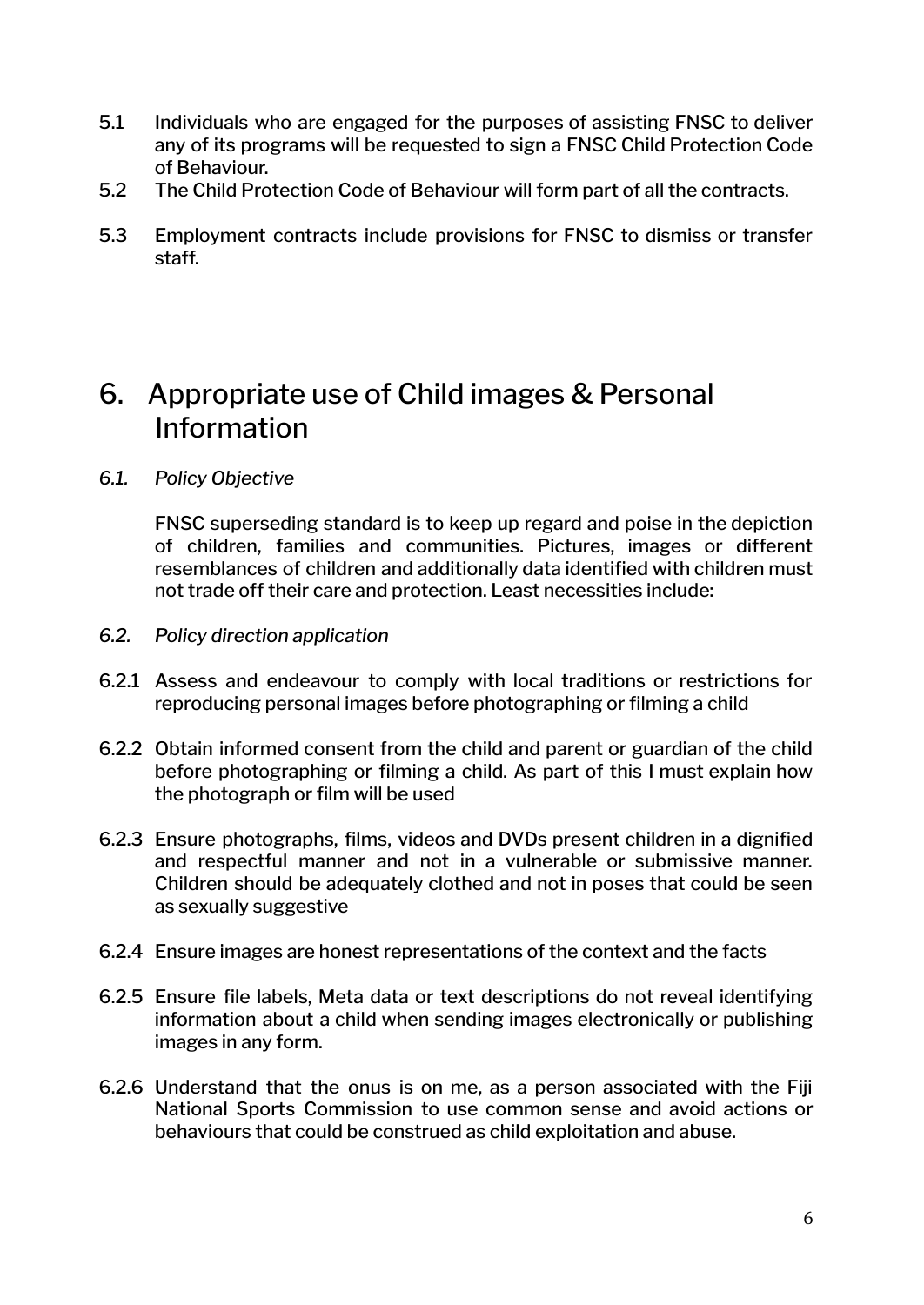### <span id="page-6-0"></span>7. Appropriate Use of FNSC Provided Information & Communication (ICT) Systems

FNSC rules on the proper utilization of its data and communication technology (ICT) system incorporate accessing children erotic entertainment. People engaged FNSC should never utilize internal systems (e.g. PCs, portable/advanced cells as well as video/computerized cameras) improperly; and should never misuse or harass children, or acquire access to child smut, utilizing any of these mediums. Such conduct is offensive and will be managed extremely, including answering to applicable law authorization offices as proper.

### <span id="page-6-1"></span>8. Risk Assessments

A risk assessment will be conducted by the Sports Development Manager every 12 months on the activities involving contact with children. The Risk Assessment template will be used and any activities found to be high risk will be recorded. The steps taken to reduce these risks, responsibility for this, dates for action and completion will also be recorded.

### <span id="page-6-2"></span>9. Obligations of Partner Organisations

Accomplice Organizations will be solicited to meet the base standard of child protection as related with any important program activities that are overseen by FNSC. Contracts with accomplice organizations will incorporate a condition alluding to this arrangement and the prerequisites of such. Accomplice Organizations will be made a request to sign FNSC Child Protection Code of Behaviour and to work as per this.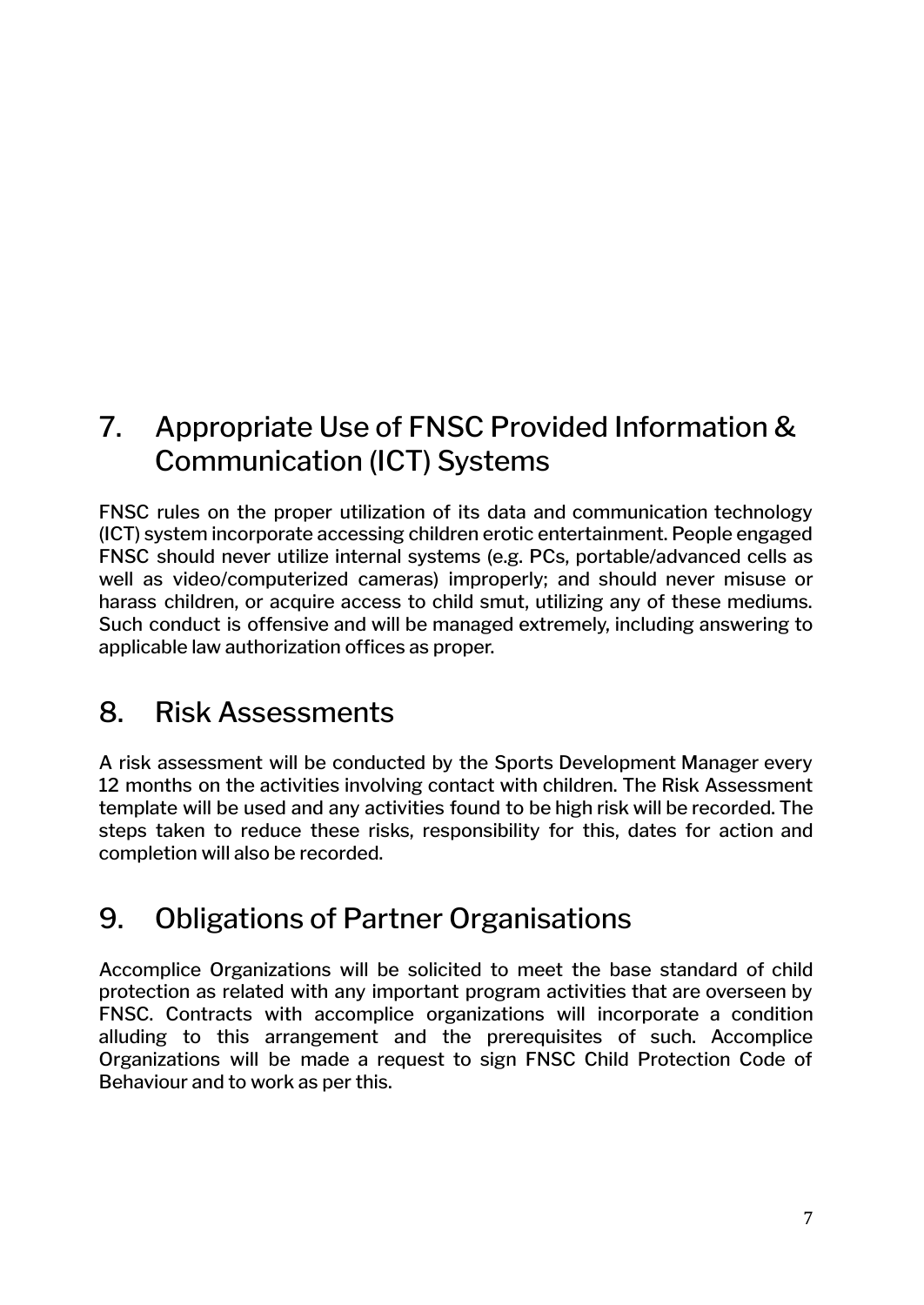### <span id="page-7-0"></span>10. REPORTING

#### <span id="page-7-1"></span>10.1 Designated Child Protection Officers

As a major aspect of FNSC's responsibility regarding child protection, and to guarantee the planned execution of this policy, the commission has assigned a few Child Protection Officers. The capacity and duties of the assigned Child Protection Officers are to:

- a. Promote child protection all through their individual work area/s;
- b. Coordinate as well as convey child protection training to all applicable FNSC workers, individuals designated to Boards, Resources Personal (NSO advancement, officers), and Community Members that include with the Commission, Partners and Visiting Athletes.
- c. Monitor inner and outside strategy consistence in their separate work area/s;
- d. Appropriately deal with concern, complaint or allegation of child abuse and/or child erotic entertainment in accordance with established procedures;
- e. Monitor the hazard administration of child protection in program execution in their area/s;
- f. Serve as a focal contact point for queries (internal and outer) about child abuse, child explicit entertainment and child protection; and
- g. Coordinating reviews of this policy at required intervals

FNSC nominated Child Protection Officers are:

- Suva FNSC Office:
- Lautoka FNSC Office:
- Labasa FNSC Office:

#### <span id="page-7-2"></span>10.2 Procedure

FNSC maintains an internal procedure for managing any concerns complaints or allegations relating to child abuse and child explicit entertainment.

*Documented Reporting procedure for child exploitation and abuse allegations and Policy non-compliance, including available sanctions for breaches*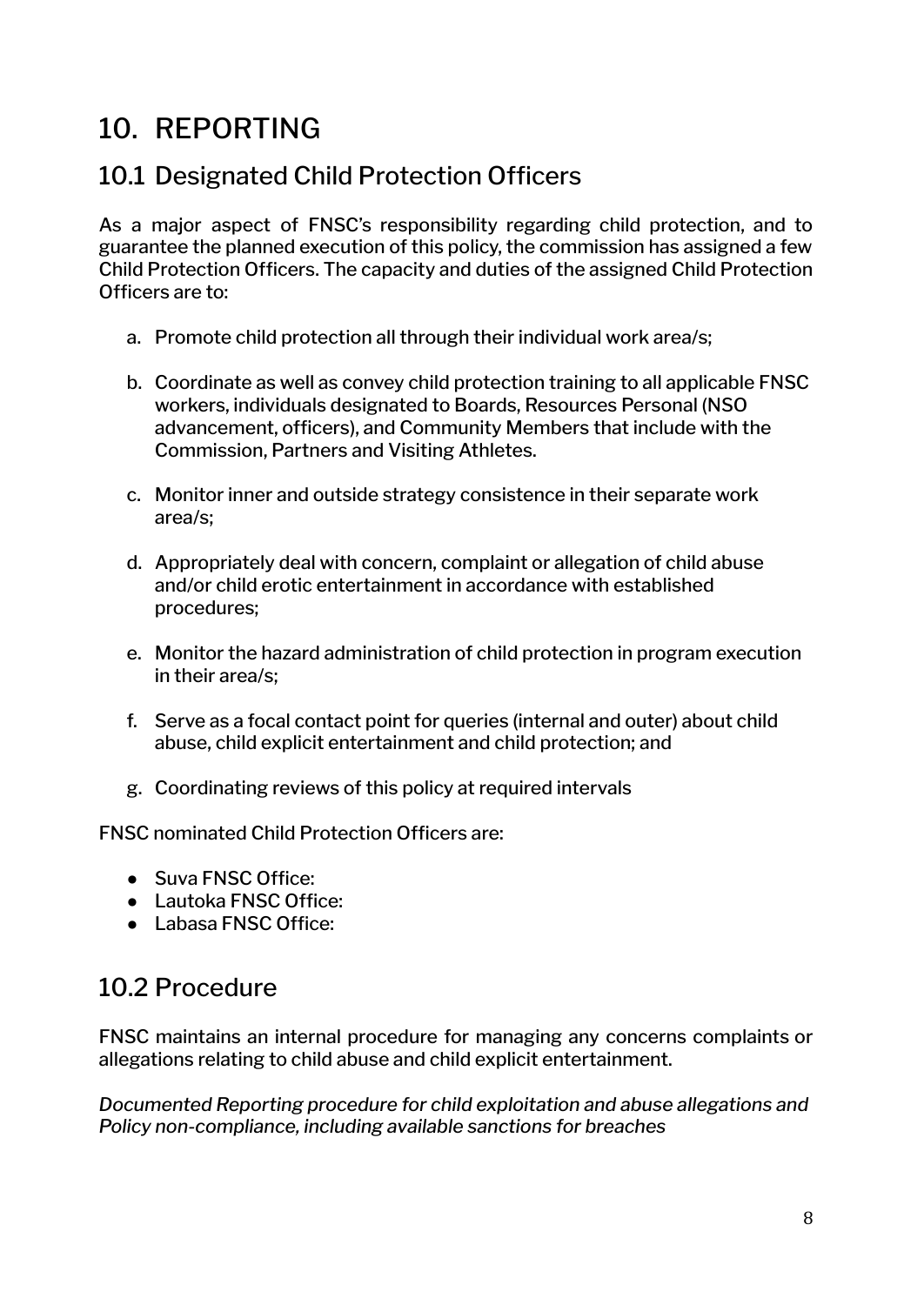It is compulsory for all personnel to report any concerns for the safety or wellbeing of a child and/or vulnerable person.

The following steps should be followed to make a report:

☞ Who can report?

A child or young person, parents or community members, staff, volunteers or any other personnel.

☞ What to report?

Anything you see, hear, observe, suspect or told that involves a breach of the Policy and Code of Behaviour or makes you concerned for the safety or wellbeing of a child.

- ☞ When should I make a report? Within 24 hours or as soon as possible.
- ☞ How to make a report? Verbally, in writing or by email
- ☞ Who should I report to? The Fiji National Sports Commission Child Protection Officer (CPO)
- ☞ What will happen next?

The child protection officer will follow up on the report and will in turn report the matter to the FNSC CEO as soon as practicable within 24 hours. The police or other agencies may be contacted. The person against whom a complaint is made will be contacted if he/she works for our organisation and they may be warned, suspended or terminated. The child involved and the family may be put in contact with local support services.

#### <span id="page-8-0"></span>10.3 Investigations

The Fiji National Sports Commission Management will instantly investigate if any staff or volunteers or other personnel are accused of, charged with, arrested for, or convicted of criminal offences relating to child exploitation and abuse.

For all reports made to the Fiji National Sports Commission:

- a. principles of procedural fairness will be observed
- b. confidentiality will be maintained except when a report to police or authorities is required
- c. anyone making a false allegation will be disciplined; and
- d. will be handled professionally and in a timely manner and reports will be stored securely.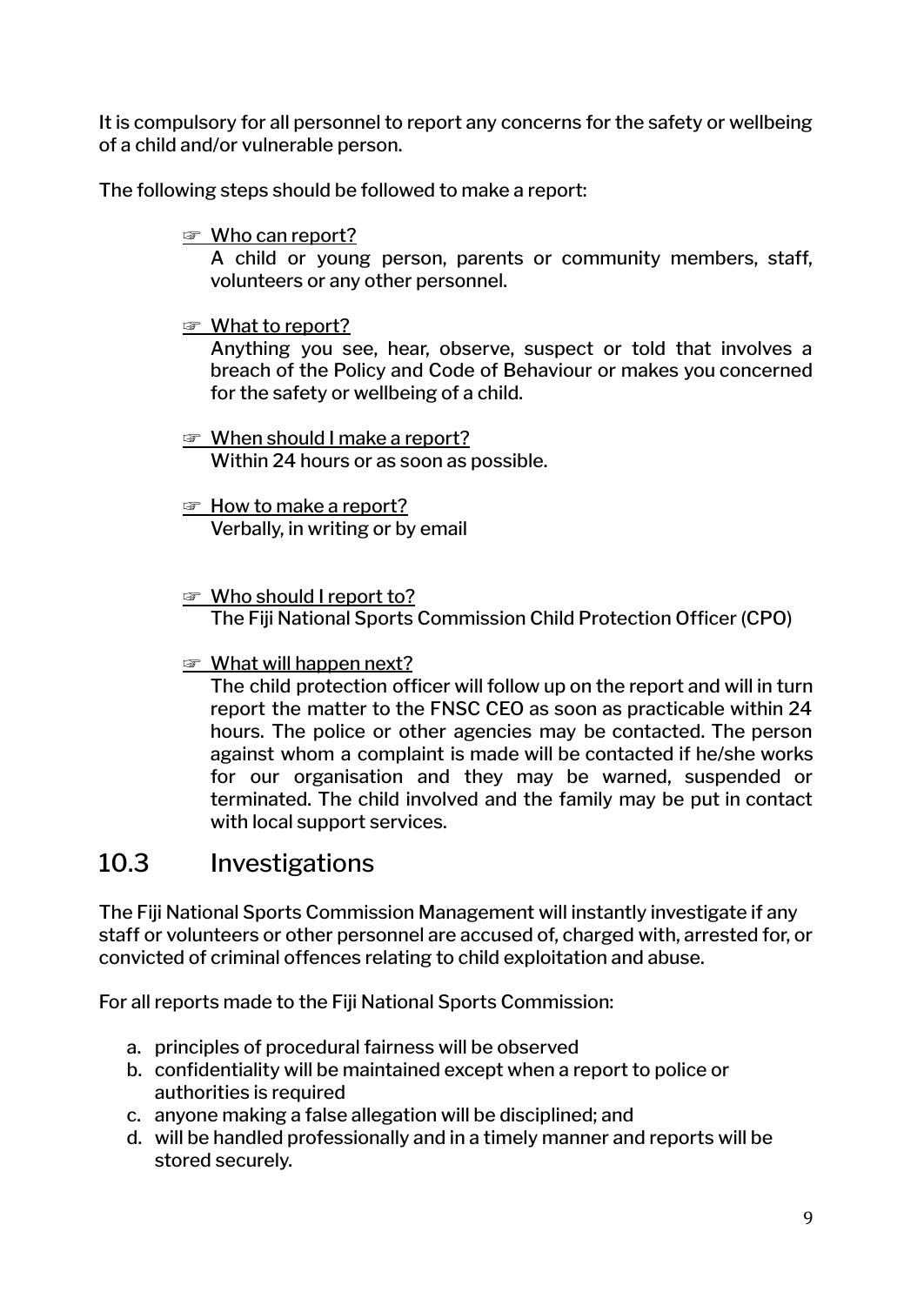#### <span id="page-9-0"></span>10.4 Consequences of Misconduct

Any individual who has been found to have breached the Policy and Code of Behaviour might be observed, cautioned, suspended or have their business/engagement with FNSC terminated. If the breach of the Policy and Code involved a misunderstanding this will be explained to the person and they will be provided with more information on the Child and Vulnerable Persons Protection Policy . Fiji National Sports Commission has the right to dismiss you or transfer you if you breach the Child Protection Code.

#### <span id="page-9-1"></span>10.5 Confidentiality

All concerns, complaints or charges identifying with child abuse as well as child explicit entertainment must be recorded in adequate detail and retained indefinitely. Information will be imparted on a "need to know "premise, and may be made accessible to the individuals who have a genuine enthusiasm in receiving information relating to the matter. All documentation created or obtained over the span of an examination will be kept private until such time as it might be required to be given to relevant authorities or potentially other legal systems.

#### <span id="page-9-2"></span>10.6 Compliance

At least annually the FNSC Child Protection Officers will conduct and audit to monitor internal and external compliance with this policy as it applies to their respective work location/s.

#### <span id="page-9-3"></span>10.7 Review

This Policy will be reviewed at least every three years by the Sports Development Manager. This must be conducted by May 2020.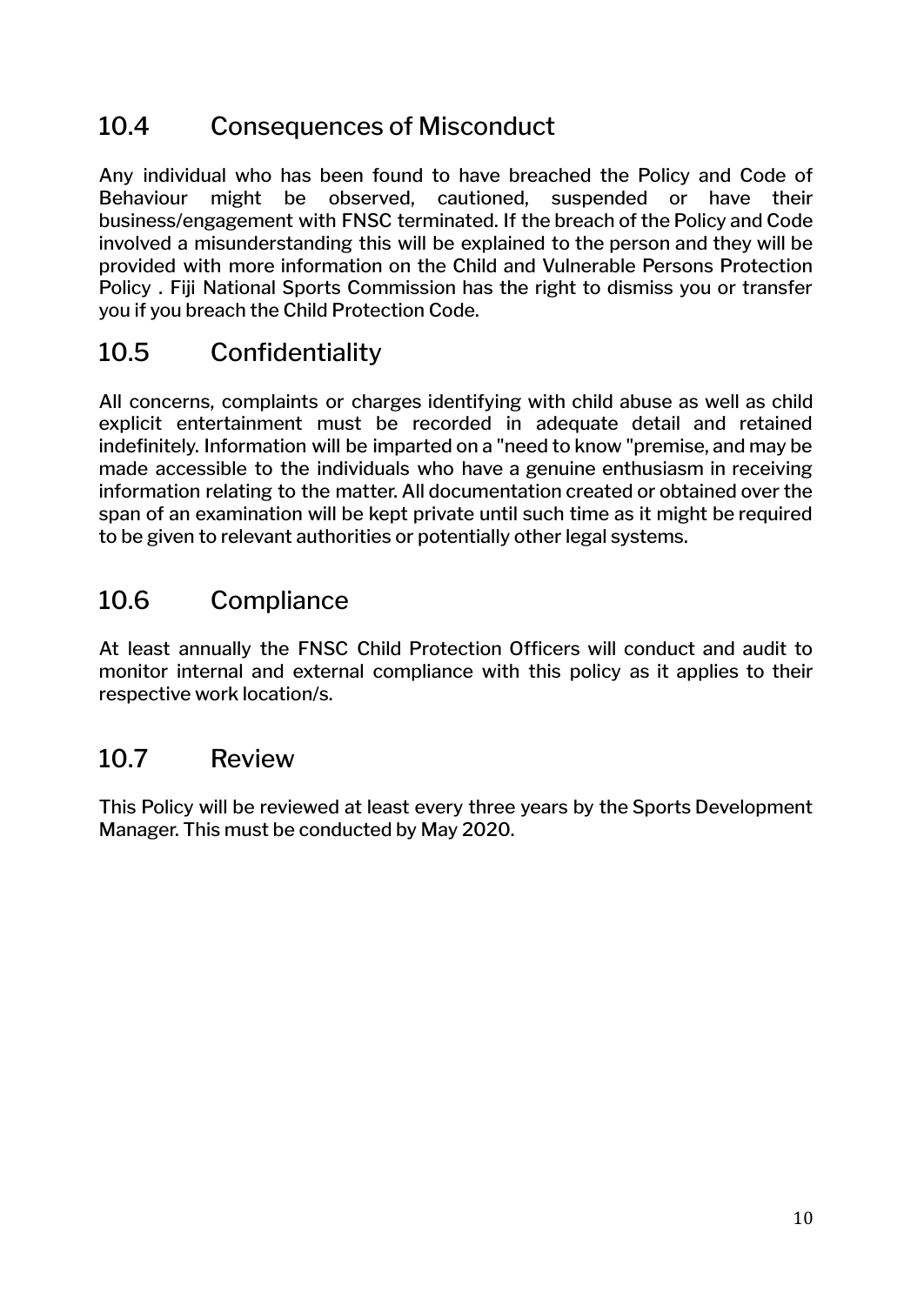### <span id="page-10-0"></span>Terms & Definitions

Terms & definitions of the child and the forms of abuse that may arise are outlined below:

| <b>Child</b>          | For the purpose of this policy, a child is any person under the<br>age of 18 years, as defined by article 1 of the UN Convention<br>on the rights of the Child |
|-----------------------|----------------------------------------------------------------------------------------------------------------------------------------------------------------|
|                       |                                                                                                                                                                |
| Child rights          | Children have the "right to life, survival and development                                                                                                     |
|                       | "where development encompasses physical, emotional,                                                                                                            |
|                       | cognitive, social and cultural development.                                                                                                                    |
| Exploitation/         | The abuse of a position of vulnerability of differential power.                                                                                                |
| <b>Abuse of Power</b> | The abuse or misuse of a position of influence, or failure to                                                                                                  |
|                       | use proper discretion for personal benefit or to benefit                                                                                                       |
|                       | another person                                                                                                                                                 |
| Child abuse           | Child abuse consists of anything which individuals,                                                                                                            |
|                       | institutions or processes do or fail to do directly or indirectly                                                                                              |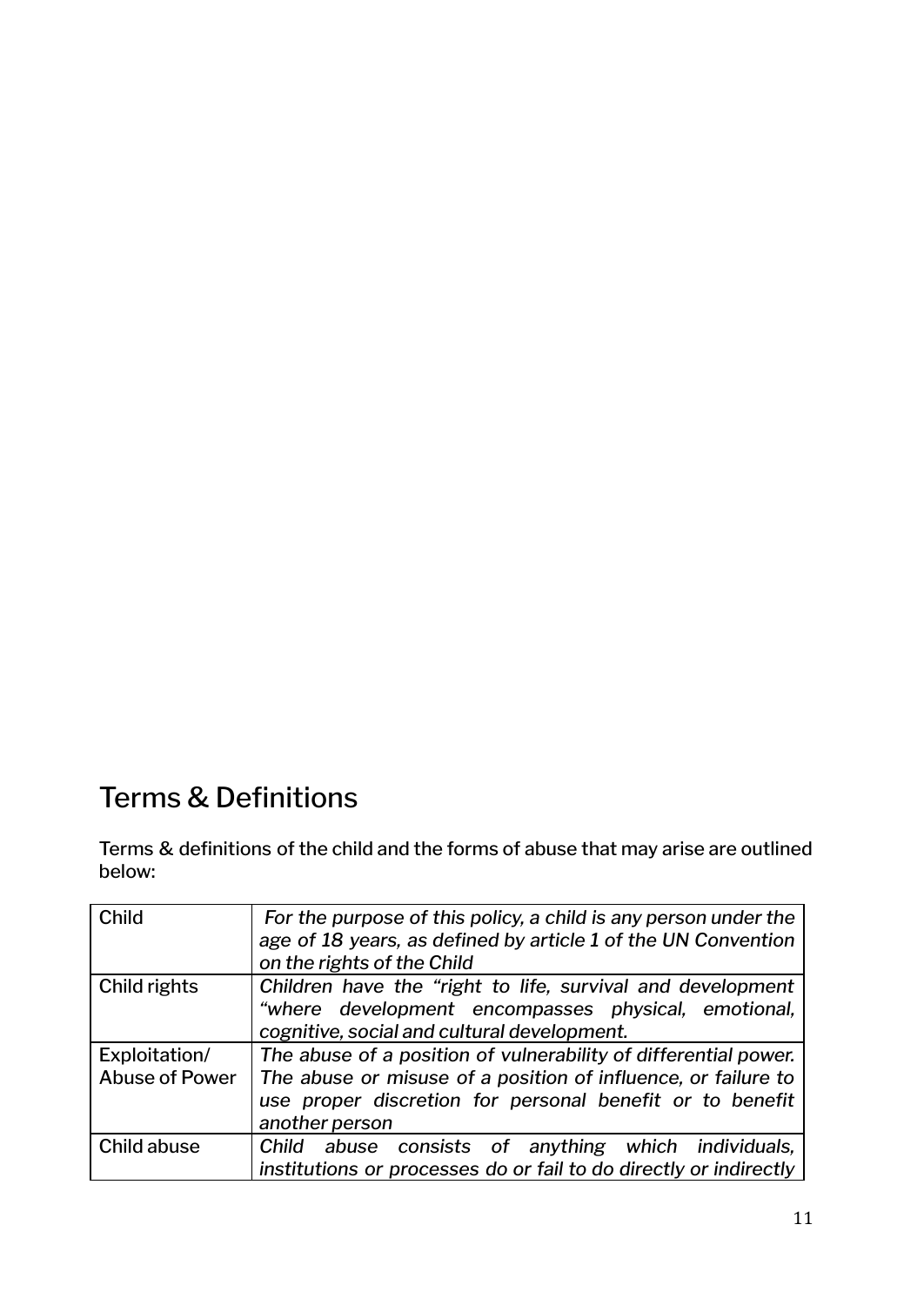|                | which harms children or damages their prospects of safe and    |
|----------------|----------------------------------------------------------------|
|                | healthy development into adulthood. Child abuse can be         |
|                | physical, emotional                                            |
| Physical abuse | Physical abuse is commonly characterised by a physical injury  |
|                | resulting from practices such as punching, beating, shaking,   |
|                | biting, burning or otherwise physically harming a child.       |
| Sexual abuse   | When a child is used by another child, adolescent or adult for |
|                | his or her own sexual stimulation or gratification. Sexual     |
|                | abuse involves contact and no-contact activities.              |
| Emotional      | Emotional abuse tends to be more chronic behavioural           |
| abuse          | pattern directed at the child/young person where by their      |
|                | self-esteem and social competencies is undermined or           |
|                | eroded over time.                                              |
| <b>Neglect</b> | The failure to provide the child with the basic necessities of |
|                | life, such as food, clothing, shelter and supervision,         |
|                | developmental and or/emotional needs, to the extent that the   |
|                | child's health and development are placed at risk.             |

# **A FORM**

### <span id="page-11-1"></span><span id="page-11-0"></span>**Child Protection Code of Behaviour**

I, [insert name], acknowledge that I have read and understood the *Fiji National Sports Commission Child Protection Policy*, and agree that in the course of my involvement with the Fiji National Sports Commission **I must:**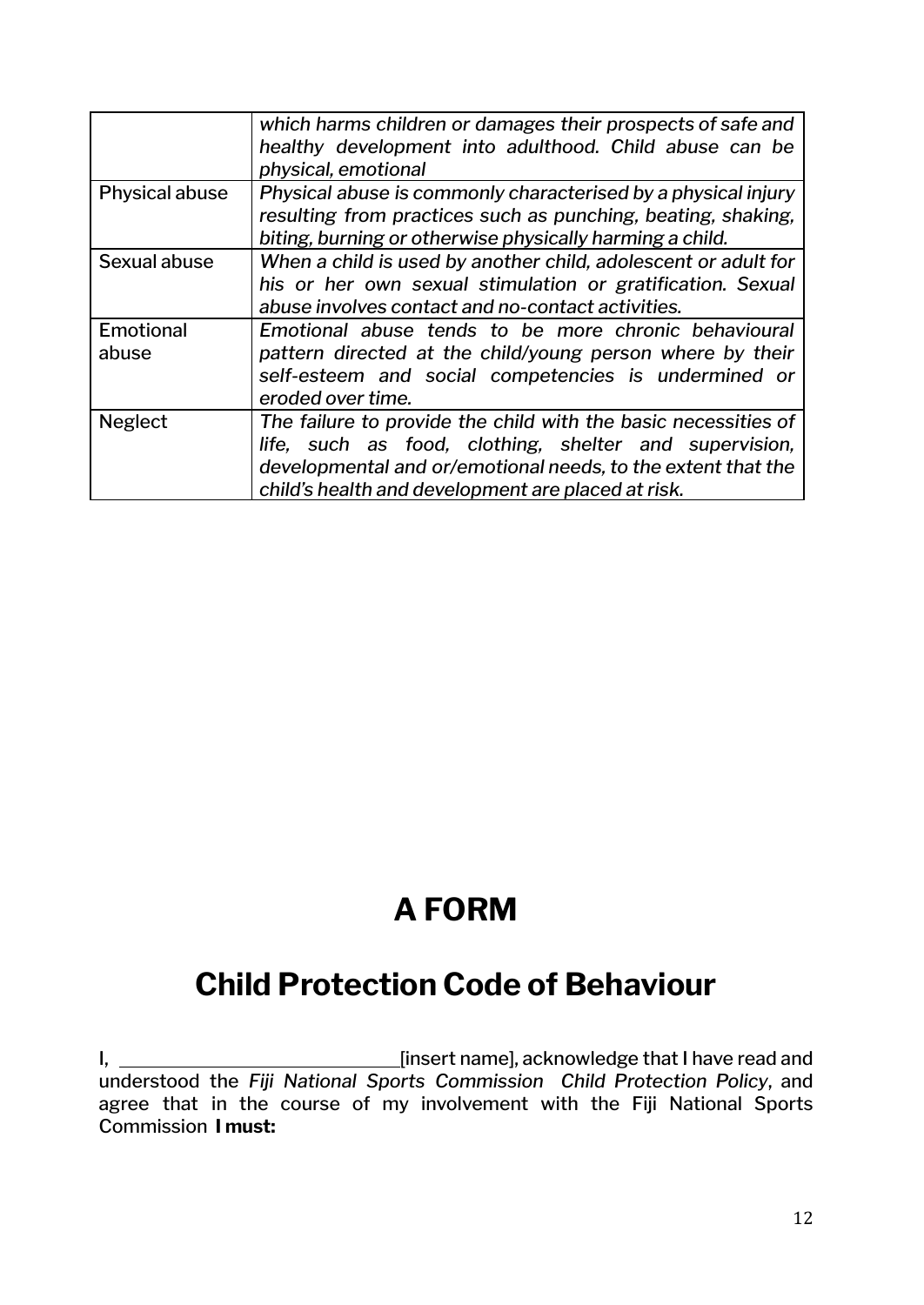- **●** treat children with respect regardless of race, colour, gender, language, religion, political or other opinion, national, ethnic or social origin, property, disability, birth or other status
- **●** not use language or behaviour towards children that is inappropriate, harassing, abusive, sexually provocative, demeaning or culturally inappropriate
- **●** not engage children under the age of 18 in any form of sexual intercourse or sexual activity, including paying for sexual services or acts
- **●** wherever possible, ensure that another adult is present when working in the proximity of children
- **●** not invite unaccompanied children into my home, unless they are at immediate risk of injury or in physical danger
- **●** not sleep close to unsupervised children unless absolutely necessary, in which case I must obtain my supervisor's permission, and ensure that another adult is present if possible
- **●** use any computers, mobile phones, video cameras, cameras or social media appropriately, and never to exploit or harass children or access child exploitation material through any medium
- not use physical punishment on children
- **●** not hire children for domestic or other labour which is inappropriate given their age or developmental stage, which interferes with their time available for education and recreational activities, or which places them at significant risk of injury
- **●** comply with all relevant international and local legislation, including labour laws in relation to child labour
- **●** immediately report concerns or allegations of child exploitation and abuse and policy non-compliance in accordance with appropriate procedures
- immediately disclose all charges, convictions and other outcomes of an offence, which occurred before or occurs during my association with Fiji National Sports Commission that relate to child exploitation and abuse.
- act in the best interests of children at all times and be a positive role for them in the community.
- **●** not use or be under the influence of alcohol or drugs whilst working with children, or smoke in the presence of children.
- **●** act within the rules and spirit of the sport and encourage and support opportunities for children and young people to learn appropriate behaviours and skills. I will respect the decisions of officials, coaches and administrators
- provide a welcoming, inclusive and safe environment for all children, young people, other staff and community members.

<span id="page-12-0"></span>When photographing or filming a child or using children's images for work-related purposes, I must:

**●** assess and endeavour to comply with local traditions or restrictions for reproducing personal images before photographing or filming a child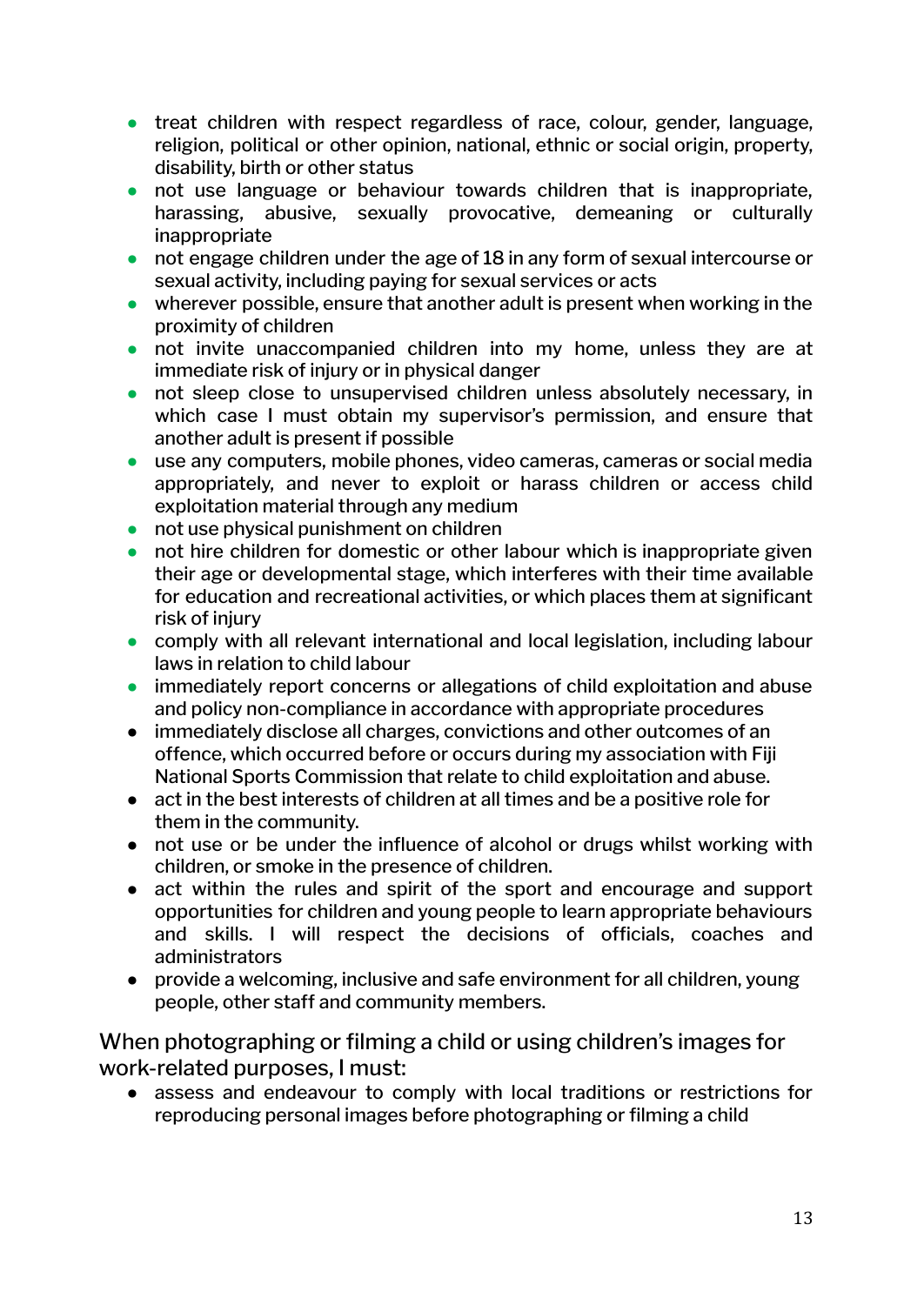- **●** obtain informed consent from the child and parent or guardian of the child before photographing or filming a child. As part of this I must explain how the photograph or film will be used
- **●** ensure photographs, films, videos and DVDs present children in a dignified and respectful manner and not in a vulnerable or submissive manner. Children should be adequately clothed and not in poses that could be seen as sexually suggestive
- **●** ensure images are honest representations of the context and the facts
- **●** ensure file labels, meta data or text descriptions do not reveal identifying information about a child when sending images electronically or publishing images in any form.
- **●** Understand that the onus is on me, as a person associated with the Fiji National Sports Commission to use common sense and avoid actions or behaviours that could be construed as child exploitation and abuse.

Name: ……………………………………………………………………… Signed: …………………………………………………………………….. Date: ………………………………………………………………………….

#### **[For Development Officers]**